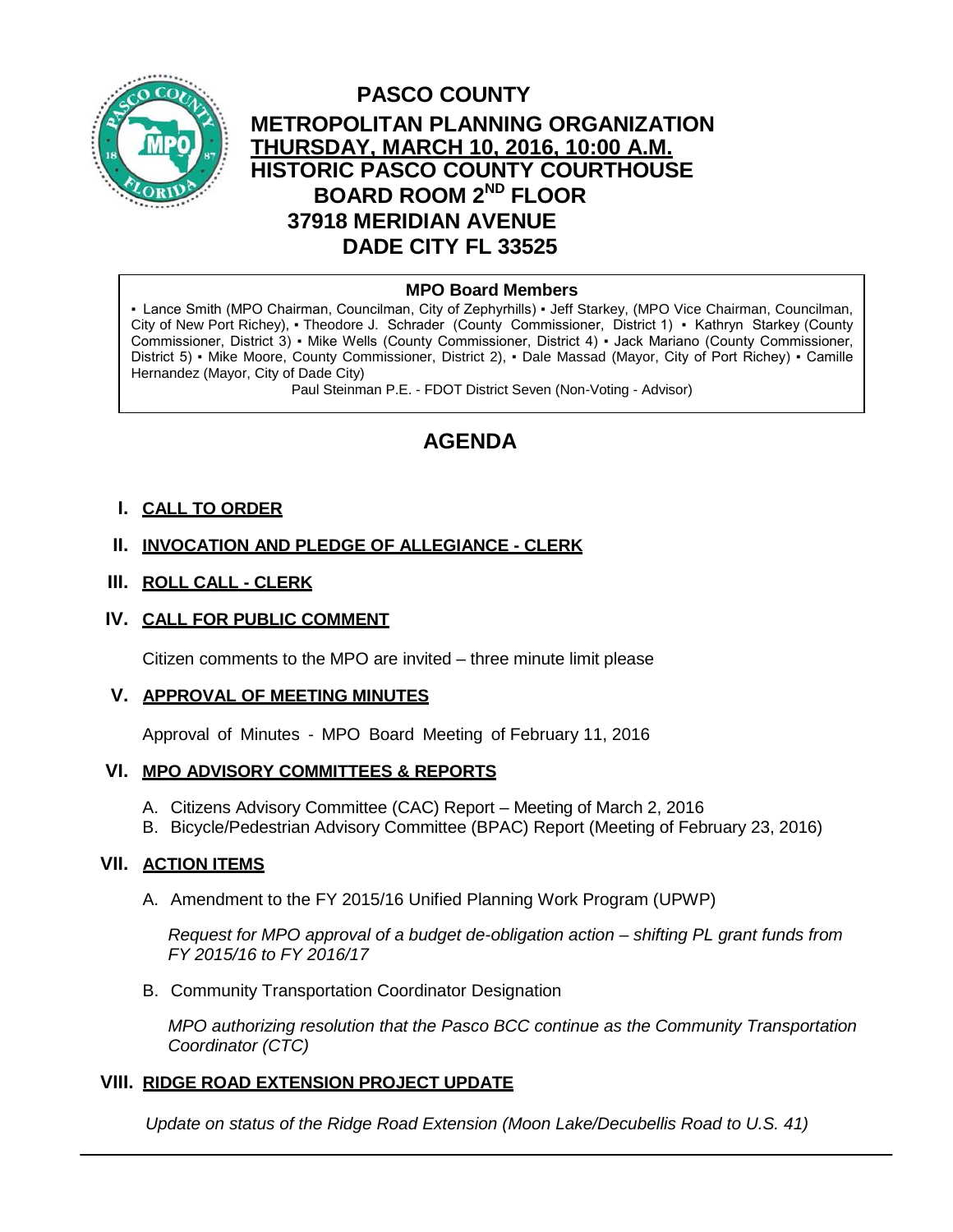# **IX. STATUS REPORTS / PRESENTATIONS**

A. Long Range Transportation Plan (LRTP) Multiuse Trail Plan - Administrative Modification

*Proposed Administrative Modification - LRTP Map 5-7 to reflect New Port Richey's initiative – pedestrian overpass at U.S. 19 and Marine Parkway*

B. Sidewalk/Multiuse Path Projects - Review of Project Candidates, Evaluation Criteria & Rankings

*Update on sidewalk/multiuse path project candidates - Transportation Alternatives (TA) Grant Program and Safe Routes to Schools (SRTS) Grant Program* 

C. Review of Transit Development Plan (TDP) and the MPO's List of Priority Projects (LOPP) Local Transit Service Expansion

*Review of priorities identified in the adopted TDP and the MPO's 2015 List of Priority Projects highlighting recommendations – Local Transit Service Expansion* 

D. SUN Trail Program Update

*Update on recent Statewide SUN Trail meetings – candidate selection for future prioritization actions* 

#### **X. OTHER BUSINESS - MEETINGS HELD / SCHEDULED / ITEMS OF NOTE**

- A. FDOT Alternatives Public Meeting Scheduled Coast-to-Coast South Sumter County Gap Study FDOT Notification) Thursday, March 31, 2016 (attached notice) [www.cflroads.com](http://www.cflroads.com/)
- B. Notice of Upcoming Meetings Vision 54-56 Task Force Meetings, March 28, 2016 (West Task Force) and March 31, 2016 (East Task Force) (attached agenda) [\(www.Vision54-56.com\)](http://www.vision54-56.com/)
- C. Notice of Public Comment Period Fiscal Year 2017 & 2018 Unified Planning Work Program (UPWP) – Public Notice –Attached Notice [\(www.pascompo.net\)](http://www.pascompo.net/)
- D. S.R. 52 Resurfacing Project Notice (see attached notice) Ehren Cutoff to Bellamy Brothers (underway), Attached Notice
- E. Pasco County MPO Representation City of Port Richey, Correspondence dated 3/4/16 (attached letter)

#### **XI. PUBLIC COMMENT**

#### **XII. ADJOURNMENT**

In accordance with Title VI of the Civil Rights Act of 1964 and other nondiscrimination laws, public participation is solicited without regard to race, color, national origin, age, sex, religion, disability, familial, or income status. It is a priority for the MPO that all citizens of Pasco County are given the opportunity to participate in the transportation planning process including low-income individuals, the elderly persons with disabilities, and persons with limited English proficiency. You may contact the MPO's Title VI Specialist at (727) 847-8140 if you have any discrimination complaints".

<sup>8731</sup> Citizens Drive, New Port Richey, FL 34654-5598; Telephone (727) 847-8140; Fax (727) 847- 8113; Website: [www.pascompo.net](http://www.pascompo.net/)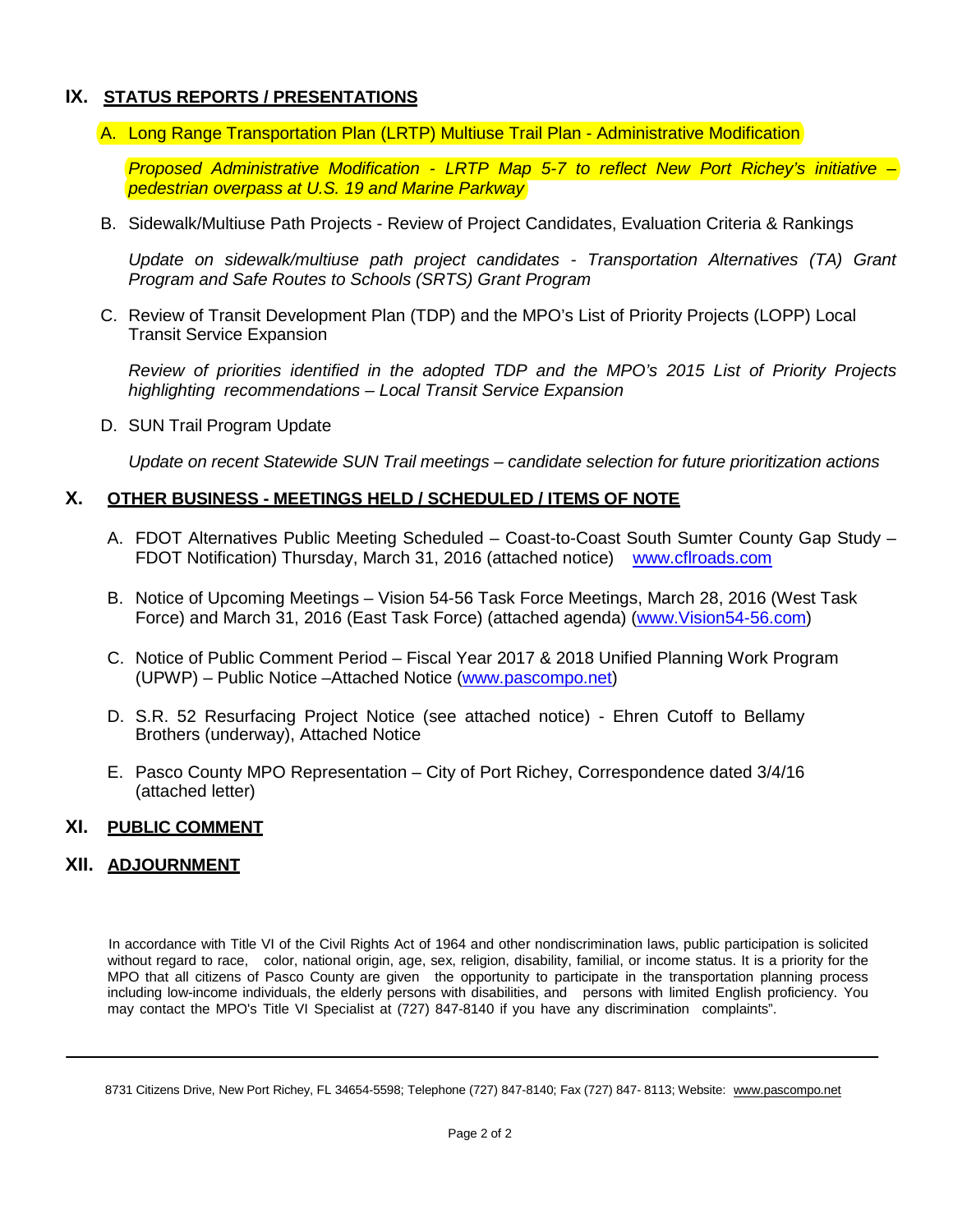# **STATUS REPORTS / PRESENTATIONS / UPDATES**

### **A. ADMINSTRATION MODIFICATION - LONG RANGE TRANSPORTATION PLAN -– MULTIUSE TRAIL PLAN- LRTP REPORT MAP 5-7**

The Long Range Transportation Plan Map 5-7 illustrates the multi-use trail plan for Pasco County which incorporated the County's Greenways, Trails and Blue-ways (GTB) plan. The GTB map was recently updated to identify a pedestrian overpass at the U.S. 19 and Marine Parkway intersection. In order to modify the LRTP Map 5-7 to reflect the overpass, a LRTP Administrative Modification is required. A LRTP Administrative Modification is a minor revision that includes minor changes and per the MPO's Public Participation Plan (PPP) does not require public review and comment, but needs to be posted on the MPO website. This Administrative Modification does not have any fiscal impact on the LRTP plan.

It should be noted that the pedestrian overpass is a City of New Port Richey initiative. The city has requested that a portion of the cost of the project be appropriated in the state's budget. The remainder of the funding would be the responsibility of the city. Note also that the overpass is shown as "Planned/Conceptual", on the LRTP map since funding is not secured at this time. This is designated a major trail crossing point on U.S. 19, which would eventually connect New Port Richey to the U.S. 19 trail and the planned Anclote Coastal Trail.

### **ATTACHMENTS:**

1. Updated LRTP Map 5-7

# **ACTION:**

Informational only.